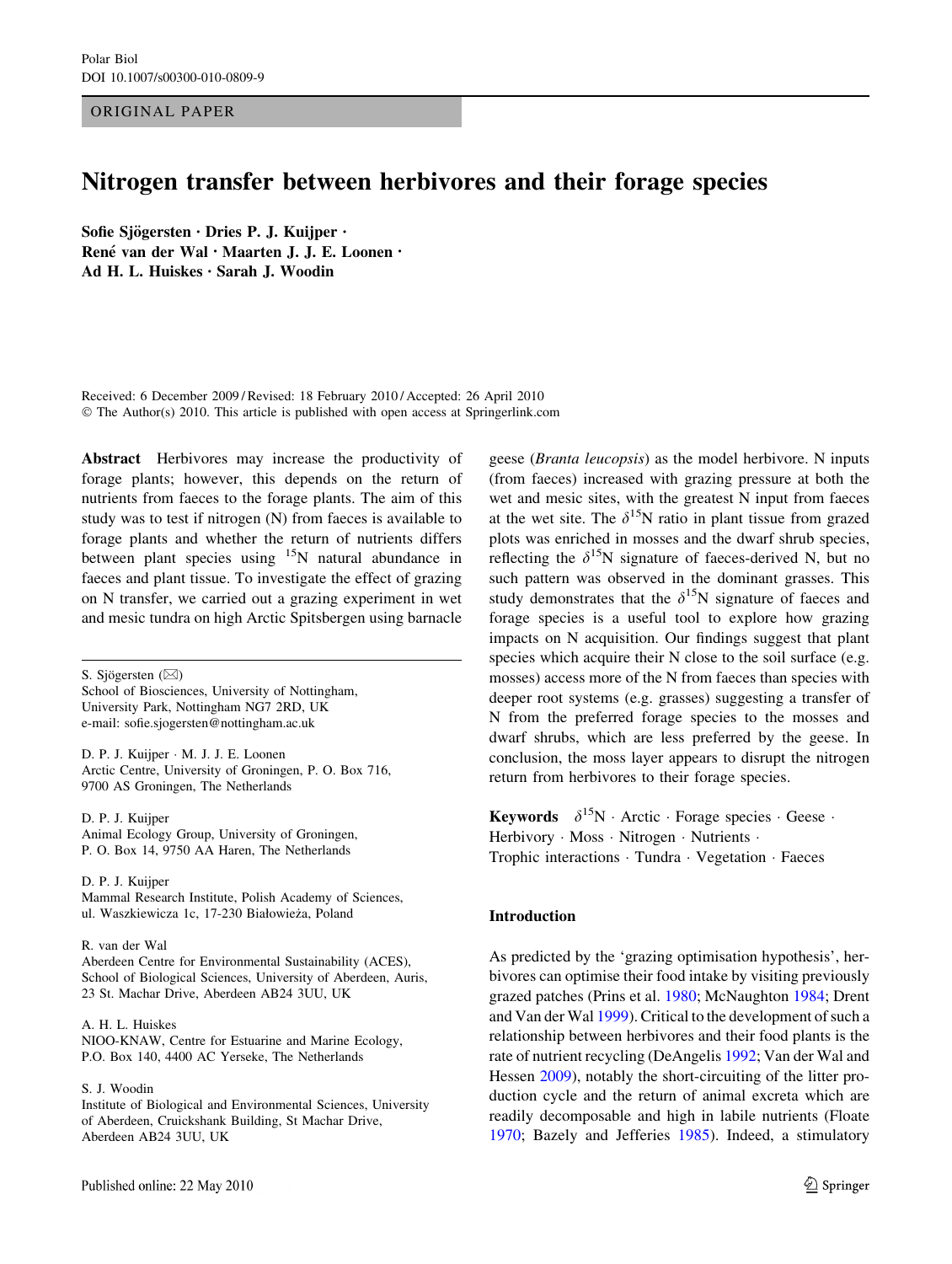effect of urine and faeces has been shown on plant production in low nutrient environments such as the Arctic (Bazely and Jefferies [1985](#page-7-0); Van der Wal et al. [2004](#page-8-0)).

Arctic tundra currently supports substantial populations of vertebrate herbivores, with geese being one of the most abundant in many regions (Van der Wal [2005](#page-8-0)). Arctic breeding geese can control both vegetation structure and cycling of nutrients in tundra ecosystems (Kerbes et al. [1990\)](#page-7-0). The capacity of arctic tundra to support the growing numbers of geese breeding in the Arctic (Jensen et al. [2008;](#page-7-0) Wisz et al. [2008](#page-8-0)) will be affected by how these ecosystems respond to climate change as well as their intrinsic response to increased herbivory.

Nitrogen (N) is generally considered the most limiting nutrient in arctic ecosystems, and N availability is known to modulate ecosystem response to herbivory (Bazely and Jefferies [1986;](#page-7-0) Olff and Ritchie [1998](#page-7-0)). The growing number of arctic breeding geese might impact on the functioning of arctic ecosystems through, for example, their effects on nutrient turn-over and N availability for plant growth.

Ultimately, the N balance of the tundra ecosystem is controlled by N inputs through N fixation and the decomposition of litter and soil organic material, but nutrient cycling is also directly controlled by herbivory. Vertebrate herbivory accelerates nutrient cycling directly by shortcutting the decomposition process (Stark and Grellmann [2002;](#page-7-0) Zacheis et al. [2002;](#page-8-0) Olofsson et al. [2004](#page-7-0); Van der Wal et al. [2004](#page-8-0)) and indirectly by altering soil temperature and moisture (Zimov et al. [1995](#page-8-0); Van der Wal and Brooker [2004;](#page-8-0) Gornall et al. [2007\)](#page-7-0). On the one hand, low levels of grazing may result in increased net primary production compared to a situation without herbivores (McNaughton [1979;](#page-7-0) Hik and Jefferies [1990;](#page-7-0) Van der Graaf et al. [2005\)](#page-8-0) that is sustained by higher nutrient availability resulting from faster nutrient turnover rates, largely due to the presence of animal excreta or through incorporation of litter into soil by trampling (Zacheis et al. [2002](#page-8-0); Olofsson et al. [2004](#page-7-0); Van der Wal et al. [2004](#page-8-0)). On the other hand, regrowth of key forage species can be curtailed under conditions of intensive grazing if nutrient return to these species is not sufficient (Gauthier et al. [1995\)](#page-7-0) or non-forage species act as a sink for nutrients. Geese are highly selective to foragers choosing plant species that give the greatest nutritional return, commonly graminoids and forbs (Cadieux et al. [2005](#page-7-0); Audet et al. [2007\)](#page-7-0). It is therefore possible that goose grazing will reallocate N from the preferred forage species to the less preferred forage species if these are able to effectively access faecal N.

Due to the interactions between N cycling and goose grazing, tracing the fluxes of N between vegetation, geese and the soil is crucial to understanding the N economy of

the vegetation. Natural abundance of  $15N$  can be used to investigate cycling of N due to differential  $\delta^{15}N$  ratios amongst plant species and their herbivores (Hwang et al. [2007](#page-7-0); Varo and Amat [2008](#page-8-0)). The  $\delta^{15}N$  signal of faeces is enriched due to the preferential loss of  $^{14}N$  during volatilisation of  $NH<sub>3</sub>$  (Wada et al. [1981\)](#page-8-0). Furthermore, it is likely that the  $\delta^{15}N$  signal of faeces to some extent reflects that of the forage species.

In this study, we investigate the potential to use the enriched <sup>15</sup>N signal in faeces as a natural tracer to investigate the fate (e.g. uptake by plants) of N originating from goose faeces. The aim of this study was to determine the effects of goose faeces on the nitrogen economy of tundra plants in two widespread and important goose habitats: mesic heath and wet moss meadow. For this, a field experiment with grazing treatments over 3 years was used. The following specific hypotheses were tested: (1) Plant uptake of N from goose faeces can be traced through  $\delta^{15}N$ enrichment of the plant material (2) Mosses have greater access to N from goose faeces than vascular plants, (3) The faecal  $\delta^{15}N$  enrichment is modulated by the dominant forage species in the herbivores diet. To our knowledge, this is the first time the transfer of N from herbivore inputs to the vegetation using stable isotopes is studied in a realistic field-scale grazing experiment.

#### Materials and methods

## Site descriptions

This research was carried out in Adventdalen on high arctic Spitsbergen, Norway. Adventdalen, a valley in south central Spitsbergen, Norway (78°10'N, 16°06'E) has very low numbers of breeding pink-footed geese (Anser brachyrhynchus) and barnacle geese (Branta leucopsis). The valley is mainly utilised by geese during spring and autumn migration. The mean annual temperatures are  $-6.7^{\circ}$ C, the January mean temperature is  $-15.3$ °C and the July mean temperature is  $5.8^{\circ}$ C, reflecting the oceanic climate in the area; the mean annual precipitation is 180 mm (1961–1990 averages, NOAA Global Climate Normals). Landscapes are underlain by permafrost; the maximum depth of thaw (in August) reaches 50–70 cm in mesic areas and ca 50 cm in wetter areas.

The study used a mesic site and a wet site for the experimental work. Vegetation at the mesic site is dominated by Salix polaris (51% cover) and Alopecurus borealis, with some Luzula confusa (graminoids 26% cover) and Bistorta *vivipara* (less than 4.8% cover). The 2.1  $\pm$  0.2 cm deep moss mat is composed of Tomentypnum nitens, Hylocomnium splendens and Sanionia uncinata (89% cover)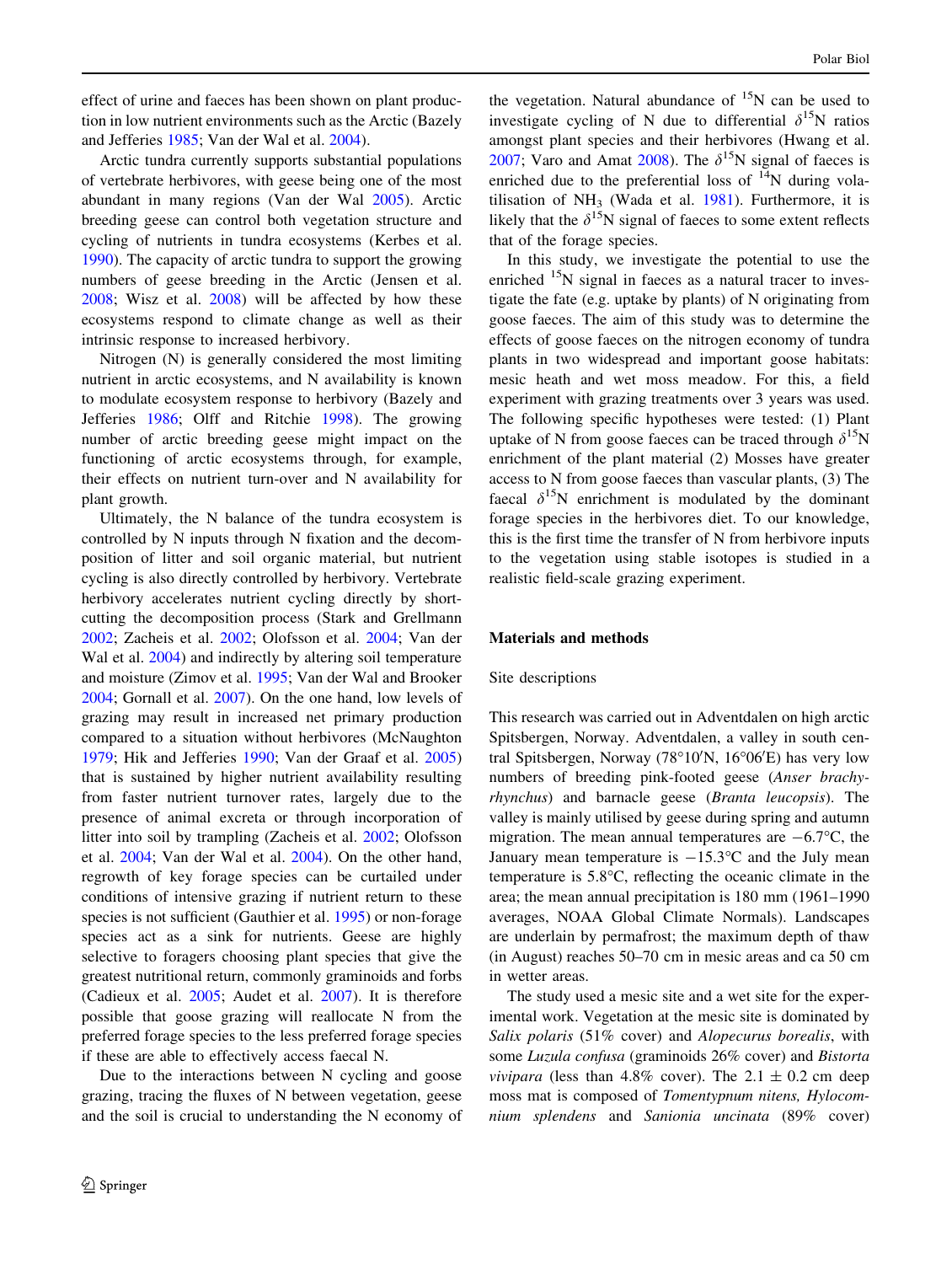providing nearly continuous ground cover. At the wet site, the dominant moss is Calliergon richardsoni which forms a continuous layer of 6.1  $\pm$  0.4 cm depth. The most abundant vascular plants are the grasses Dupontia spp. and Calamagrostis stricta, contributing ca. 53% to ground cover. Other species include Equisetum arvense (9% cover) and some forbs e.g. Cardamine nymanii. The cover estimates are based on data from control plots measured at peak biomass at the start of the experiment in 2003.

# Experimental design

#### Grazing experiment

To investigate the effects of grazing on N cycling, we carried out a grazing experiment in these two habitats, and the experiment also included a climate warming component. The experiment consisted of ten blocks (five each site) with each block containing six treatments (30 plots in total at each site). The experiment was a fully factorial randomised block design. The grazing treatments were no, low and high levels of grazing, the climate warming experiment included ambient and warmed plots (see Sjögersten et al.  $(2008)$  $(2008)$  for more detail). In this paper, we specifically focus on the grazing treatments. This approach was chosen since the warming treatment had very limited effect on ground surface temperatures at the wetter site, and no increase in total plant biomass was detected in warmed plots after 3 years (Sjögersten et al. [2008](#page-7-0)). Furthermore, there were no significant effects or trends linked to the warming treatment with respect to the  $15N$  signal in either the vegetation or the faeces.

The grazing treatments were carried out during the growing seasons of 2003, 2004 and 2005 using pairs of adult wild captured barnacle geese in cages. These grazing treatments, (a pair of adult geese being placed on a  $2 \times 2$  m plot for either 0, 1 or 5 h) were applied twice over the growing season, in early July and in early August, apart from the last season when only the early July grazing event was carried out. The average total time spent foraging (by two geese, averaged over the 2003 and 2004 grazing events) at the mesic site was 18 and 56 min  $m^{-2}$  year<sup>-1</sup> in the low- and high-grazing treatments, respectively, and 30 and 127 min  $m^{-2}$  year<sup>-1</sup> at the wet site. The greater amount of time spent grazing at the wet than at the mesic site reflects the natural grazing preference of geese for wet tundra habitat. After 3 years, there was no significant effect of grazing on soil temperature ( $P > 0.5$ ) at either site. Due to the compaction of the moss mat by geese, the volumetric moisture content was increased from  $0.70 \pm 0.01$  to  $0.98 \pm 0.01$  m<sup>3</sup><sub>water</sub> m<sub>soil</sub> (SE shown) at the wet site. At the mesic site, the impact of the geese on soil moisture was negligible.

To explore if there was a relationship between the diet and the  $\delta^{15}$ N ratio of goose faeces, we determined diet composition. To achieve this, 5–7 faeces were collected from each plot (20 grazed plots in each habitat) following each of the experimental grazing events (200 samples in total). The samples were analysed microscopically and the diet was determined based on plant specific epidermal fragments. Water was added to a small amount of homogenised dropping material. Ten slides per sample were created and 10 plant epidermal fragments identified per slide. Plant species were determined by comparing epidermal fragments to a reference collection made of plant material collected close to the experimental plots. Epidermal fragments closest to the centre of the microscopic field were identified. The next fragment was found by moving the field 2 mm to the left and 2 mm to the top of the slides. This resulted in 100 randomly identified plant fragments per sample.

To ensure that the material in the droppings originated from the experimental plots, before and after each grazing event the cages with the geese were placed for 2 h on a wooden board to stop cross-plot contamination. As nonbreeding barnacle geese have an average retention time of 2 h (Prop et al. [1984\)](#page-7-0) and as geese were starved prior to grazing (on the board), faeces samples originated from food grazed at experimental plots. Remaining faeces were put back on experimental plots they originated from (for more details see Kuijper et al. [2009](#page-7-0)).

## N input from faeces from experimental grazing

The dropping input to the vegetation was quantified by counting the number of faeces per plot during experimental grazing, and during the 2 h, geese were on the wooden board following grazing. A mixed sample of five faeces was collected from each plot that was grazed for 5 h. A similar sample was collected during 2 h following the 1-h experimental grazing.

The samples were oven-dried directly after collection at  $60^{\circ}$ C for 48 h, and total N was determined by means of automated elemental analysis (Interscience EA 1110). Nitrogen input per plot was calculated by multiplying the number of faeces by the average dry weight of faeces  $(0.49 \text{ g} \pm \text{SE} 0.27)$ , based on 100 samples collected in 2003, and multiplying by total N concentration. Total N input was averaged for the three consecutive years.

Sampling and analysis of plant tissue and faeces for  $\delta^{15}N$  ratios

<sup>15</sup>N content in goose faeces was determined to provide information on the enrichment of  $15N$  in the faeces and on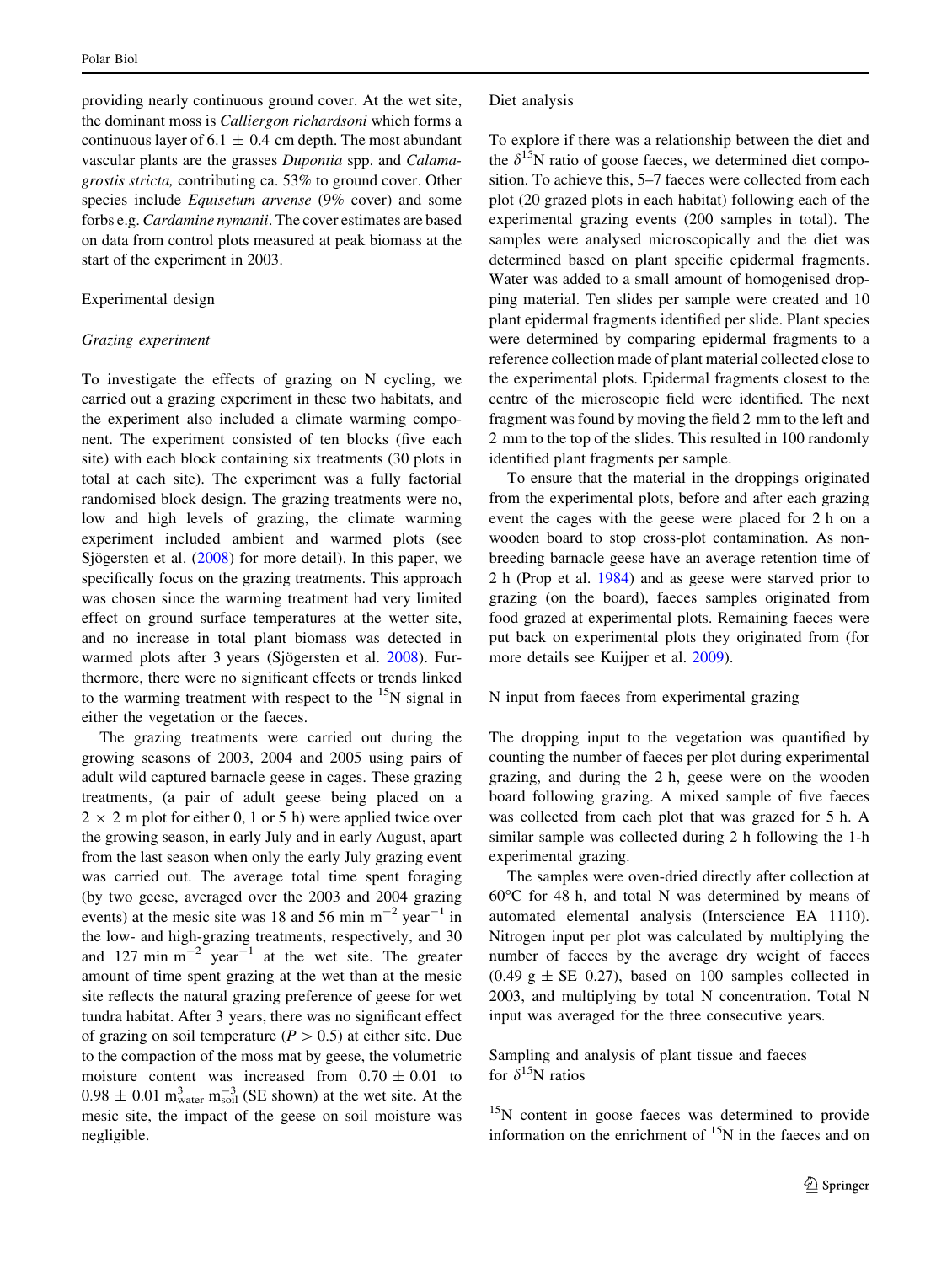how diet selection impacts on the  $15N$  signal in faeces relative to  $15N$  content of the plant species present. The first grazing event was chosen for this, as there was no possible  $15N$  enrichment of experimental goose grazing on plants at this point. The  $\delta^{15}N$  ratio in the droppings is a composite measure of the  $\delta^{15}N$  ratio of unmodified plant material ingested by the geese and of more soluble N that has undergone metabolic transformation within the goose body. A positive  $\delta^{15}N$  ratio indicates  $^{15}N$  enrichment compared to a reference standard (atmospheric nitrogen), whilst a negative ratio represents depletion of  $15$ N relative to the reference standard. We compared these values to  $\delta^{15}$ N ratios of plant samples collected from the control plots.

To determine whether species of tundra plants differ in their use of faecal N and how grazing affects plants  $\delta^{15}N$ ratio after 2 years of grazing, we analysed the  $\delta^{15}N$  ratio of the dominant moss and grass species at the mesic and wet site, i.e. Alopecurus borealis, Tomentypnum nitens at the mesic site and Dupontia spp. and Calliergon richardsoni at the wet site. We also analysed Salix polaris from the mesic site where it was by far the most abundant vascular plant. These species were present in all plots even after grazing, enabling a comparison of  $\delta^{15}N$  natural abundance ratios in plant tissue between treatments. For brevity these species as subsequently denoted Alopecurus, Tomentypnum, Dupontia, Calliergon and Salix. Green above-ground tissue of these species was sampled; specifically, we collected only the most recently formed leaves and the green surface part of the moss mat both in grazed and ungrazed plots. For the grasses, Salix and Calliergon new leaves (i.e. formed after the grazing event) were collected. The samples were collected from three random locations within each plot in August (after the second grazing event) in 2004 and then again in 2005 to account for the spatial variability on the plot level given the small amount of sample that could be collected at each occasion (i.e. low amounts of grass regrowth in the high grazing treatment). To ensure no contamination from goose faeces of the plant tissue, we collected plant samples that were not in direct contact with faeces and the individual samples were inspected visually to ensure there were no traces of faeces on the tissue. At the mesic site, the risk of contamination was lower due to the generally lower input of faeces, also the faeces where mostly intact after the grazing event. More or less, complete removal of Bistorta vivipara (mesic site) and Equisetum arvense (wet site) (subsequently denoted Bistorta and Equisetum) by the geese during grazing meant that we could not sample these species from grazed plots. However, we subsequently did obtain replicate samples ( $n = 5$ ) from control ungrazed plots of Bistorta tubers from the mesic experimental site and Equisetum shoots from the wet site for determination of tissue  $\delta^{15}N$  ratio for comparison. Note that these two species were therefore not included in the analysis of grazer impacts on the  $\delta^{15}$ N ratio but only used to gain insights into how the  $\delta^{15}N$  ratio varied between the forage species. All samples were dried at 70 $^{\circ}$ C, milled and analysed for  $^{15}$ N content. The N isotopic composition was determined using a Fisons NA-1500 element analyser coupled on line via a Finnigan conflo II interface, to a Finnigan MAT Delta S isotope ratio mass spectrometer (IRMS).

# Data analysis

Data were analysed in GENSTAT V10. Significant differences between plant species  $\delta^{15}N$  ratio and between plants and faeces were analysed using ANOVA, and significant differences between means were tested with a post hoc Tukey's HSD at 95% confidence). Generalised linear mixed models were used to test for treatment effects on the  $\delta^{15}$ N ratio in plant tissue and faeces. These models used the method of residual maximum likelihood with 'block' as a random effect and grazing as the fixed effect. Plant tissue  $\delta^{15}$ N ratio data were pooled between ambient and warmed plots for each grazing treatment, and also over 2004 and 2005 prior to analysis (except for Bistorta and Equisetum which were sampled from control plots in one year only). One outlier was removed from the Tomentypnum data set due to an anomalously high  $\delta^{15}N$  ratio (possibly due to high activity of cyanobacteria in the moss tissue or an alternative strong source of N).

A one-way ANOVA was used to test for the effect of grazing (low vs. high) on the proportion of a plant species (group) in the diet. Diet samples from ambient and warmed plots per grazing treatment were averaged per block. Percentage data were arc-sin  $\sqrt{\frac{t^2}{r^2}}$  transformed prior to analyses. The diet composition in 2003 and 2005 did not differ statistically from 2004 (see Kuijper et al. [2009](#page-7-0)). In the present study, diet data are shown from the second grazing event in 2004, which corresponds to the time period then the plant tissue samples were collected.

#### Results

Goose faecal N inputs over the period 2003–2005 to the mesic site were estimated as  $0.29 \pm 0.03$  and  $0.41 \pm$ 0.04 g N  $m^{-2}$  year<sup>-1</sup> in the low- and high-grazing treatments, respectively, and to the wet site as  $0.51 \pm 0.03$  and  $0.70 \pm 0.07$  g N m<sup>-2</sup> year<sup>-1</sup> (SE shown). N input increased significantly with grazing duration (mesic site  $F_{1,19} = 16.31, P < 0.05$ ; wet site  $F_{1,19} = 10.47, P < 0.05$ ) and was greater in the wet than in the mesic site  $(F_{1,40} = 32.86, P < 0.0001)$  due to the greater time spent foraging and consequently higher production of faeces at the wet site.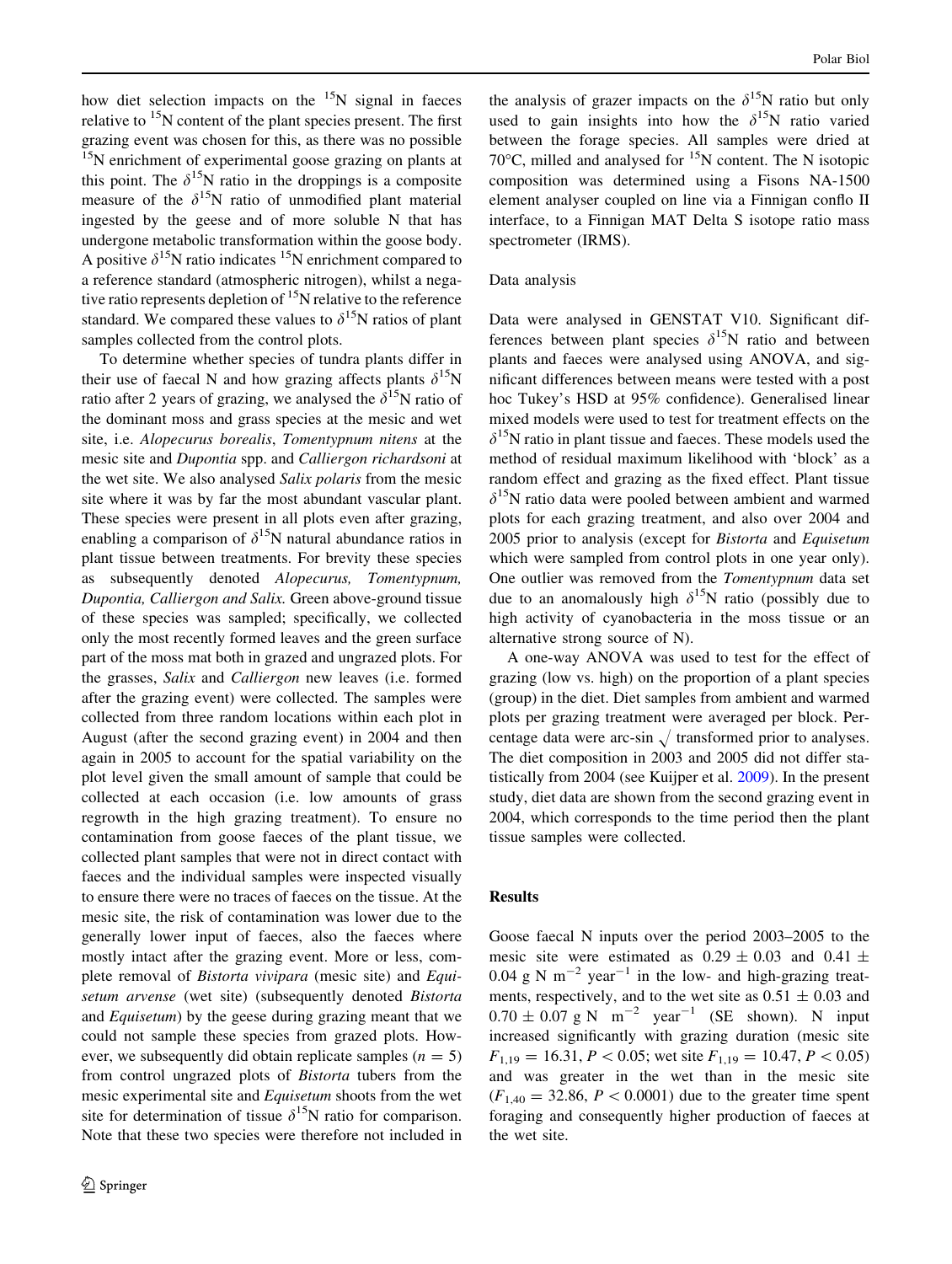The plant tissue  $\delta^{15}N$  ratio varied significantly between different species with Salix, Bistorta and the mosses having a  $\delta^{15}$ N ratio significantly below zero, whilst the  $\delta^{15}$ N ratio of the grasses was around zero, only *Equisetum* had a clearly enriched  $\delta^{15}N$  ratio (Fig. 1a). The  $\delta^{15}N$  in faeces was generally enriched compared to plant tissue  $(F_{10,43} = 54.45, P < 0.001)$  (Fig. 1b and c). Although, the differences in the  $\delta^{15}N$  ratios were less pronounced when comparing faeces with the two graminoid species than the difference between faeces and other study species (e.g. mosses and Salix), the difference between the means was significant (P < 0.05, Tukey's HSD); only the  $\delta^{15}N$ ratio of Equisetum did not differ significantly from goose faeces.

Interestingly, the grazing experiment demonstrated that the  $\delta^{15}N$  ratio cannot only be used as a tracer of N transfer from herbivores to the vegetation (within the constraints mentioned earlier), but also of N transfer from food plants to the herbivore. As goose diet shifted with duration of grazing (Fig. [2](#page-5-0)), so did the  $15N$  concentration in faeces (Fig. 1b, c). At the mesic site, Alopecurus and Bistorta were the most important forage species for geese and moss (mainly Tomentypnum nitens) formed a lower proportion of the diet (Fig. [2](#page-5-0)). From 1 to 5 h of grazing at the mesic site, the proportion of *Bistorta* in the diet increased ( $F_{1,9} = 9.11$ ,  $P < 0.05$ ) at the expense of *Alopecurus* (marginally significant  $F_{1,9} = 4.95, P = 0.057$  whilst the proportion of moss remained unchanged ( $P > 0.9$ ; Fig. [2\)](#page-5-0). Since Bistorta is <sup>15</sup>N

depleted, and Alopecurus is slightly enriched (Fig. 1), the overall signal of the goose diet would have become more depleted over time, as is indeed reflected in the decrease in  $\delta^{15}$ N ratio in the goose faeces after 5 h compared to 1 h of grazing (Fig. 1b). A similar pattern was observed at the wet site where the most important forage species were Equisetum, moss (mainly Calliergon richardsoni) and Dupontia (Fig. [2\)](#page-5-0). After 5 h of grazing, the proportions in the diet of Dupontia and moss, which are both depleted in  $\delta^{15}$ N, increased ( $F_{1,9} = 5.84$ ,  $P \lt 0.05$ ,  $F_{1,9} = 5.82$ ,  $P \lt 0.05$ , respectively), whilst that of Equisetum, which is strongly  $\delta^{15}$ N enriched, decreased (F<sub>1,9</sub> = 23.32, P = 0.001; Figs. 1, [2](#page-5-0)), resulting again in a decrease in  $\delta^{15}$ N ratio of the goose faeces (Fig. 1c).

The vegetation  $\delta^{15}N$  ratios in grazed plots reflected the elevated  $\delta^{15}N$  ratio in goose faeces: the overall  $\delta^{15}N$  ratio in plant tissue was increased by grazing (all species combined,  $F_{2,57} = 5.71$ ,  $P = 0.066$ ; note that *Equisetum* and Bistorta were not included in this analysis due to their nearly complete removal in grazed plots).

The  $\delta^{15}$ N ratio of some functional groups appeared to respond more clearly to the grazing treatment than others (Fig. [3\)](#page-5-0). For the mosses and the dwarf shrub (Salix), the grazing effect was clearly demonstrable  $(F_{2,18} = 5.62,$  $P < 0.05$  and  $F_{2,8} = 4.17$ ,  $P = 0.057$ , respectively; Fig. [3](#page-5-0)a, d and c). In contrast, there was no significant grazing effect  $(F_{2,18} = 0.02, P = 0.98)$  for grasses (Fig. [3b](#page-5-0), d).



Fig. 1 a  $\delta^{15}N$  ratio (%) in the dominant plant species of each functional plant group present in the experimental plots. The values are from ungrazed control plots at the mesic site (Tomentypnum nitens (moss), Alopecurus borealis (grass), Salix polaris (dwarf shrub), and Bistorta vivipara (forb)) and at the wet site (Dupontia spp. (grass), Calliergon richardsonii (moss), and Equisetum arvense (horsetail)),

**b**  $\delta^{15}$ N ratio (%) in goose faeces collected directly after the first grazing event in 2003 at the mesic site (low and high grazing represent 18 and 56 min<sup>-1</sup> year<sup>-r</sup> of grazing, respectively, at this site) and c the wet site (low and high grazing represent 30 and 127 min<sup>-1</sup>  $year<sup>-r</sup>$  of grazing, respectively, at this site); means, SE and significant main effects are reported in the figure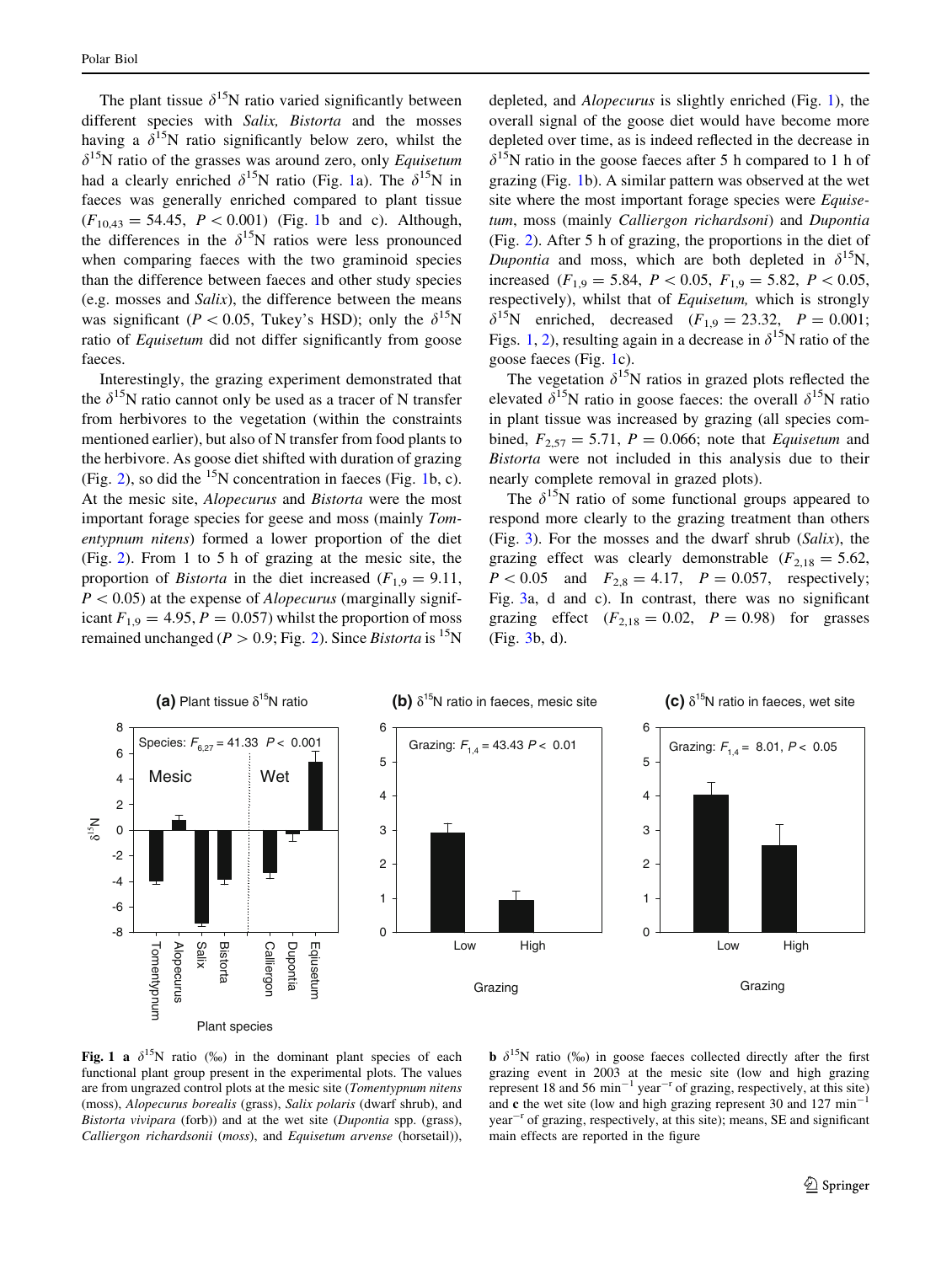Fig. 2 Diet composition (i.e. proportion in diet) of geese during the second grazing of the plots in 2004 at a the mesic and b the wet tundra sites on lowand high-grazing plots. The three species that made up the majority of the diet at each site are shown individually, whilst the small proportion of other species consumed where combined into 'other' monocots and dicots

<span id="page-5-0"></span>

## treatment on green plant tissue  $\delta^{15}$ N ratios (‰) of the target species at the mesic site: a Tomentypnum nitens, **b** Alopecurus borealis, **c** Salix polaris, and the wet site: d Calliergon richardsoni, and e Dupontia sp, means and SE are shown (data from 2004 to 2005 combined),  $n = 5$

# Discussion

Generally, the shallow rooted vascular species and the mosses had negative  $\delta^{15}N$  ratios whilst the grasses, which have roots that penetrate more deeply into the soil, and indeed the very deep rooting Equisetum (Marsh et al. [2000\)](#page-7-0), had a more enriched  $\delta^{15}$ N ratio. This may indicate an alternative source of N compared to the Salix, Bistorta and mosses, such as N mineralised from old organic matter deeper down in the soil profile, which tend to have a more enriched  $\delta^{15}N$  ratio (Kramer et al. [2003;](#page-7-0) Billings and Richter [2006\)](#page-7-0).

Our findings show that a faecal N signal can be detected in the mosses and Salix but not in the grasses. This can be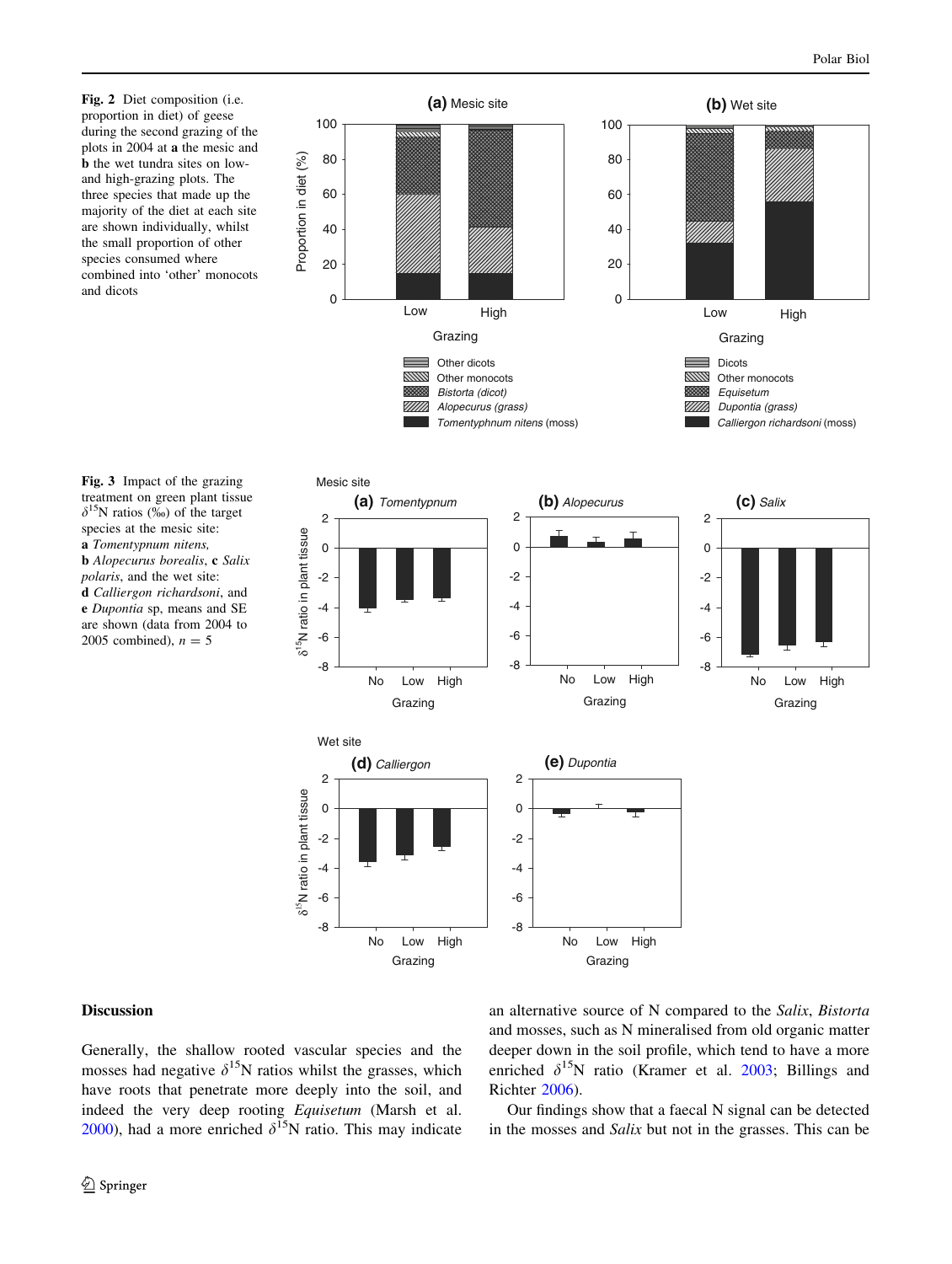interpreted in two ways  $(1)$  the <sup>15</sup>N gradient between faeces and plant tissue is not sufficient to detect an experimental faecal N signal in grass tissue either in response to the  $^{15}$ N signature of the N assimilated from the soil or previous enrichment of grass tissue from grazers and (2) mosses and Salix has greater access to faecal N; we will now address these points in order. (1) There was not a sufficient difference in the  $\delta^{15}N$  ratio between the grasses and the faeces to be detectable: The  $\delta^{15}N$  ratio differed significantly between the two grass species and faeces, 2.2 and 4.4% for Alopecurus and Dupontia, respectively. In previous studies investigating the transfer of N between trophic levels, relatively small differences in  $\delta^{15}N$  ratios were found to be significant (e.g.  $0.7\%$ ) when tracing impacts of herbivores on plant tissue  $\delta^{15}N$  ratios (Frank and Evans [1997\)](#page-7-0). This suggests that the difference between faeces and grasses should be detectable if the faecal N reaches the grasses. With respect to the potential pre-existing enrichment of the  $\delta^{15}N$  signature of the vegetation due to the presence of reindeer in the valley, the  $\delta^{15}N$  ratios of the grass tissue in our control plots were not higher than those found in ungrazed sites (Frank and Evans [1997](#page-7-0)). Furthermore, reindeer use of the wet meadow in our study site is very rare so it is unlikely that reindeer will have impact on the initial  $15N$  signature in *Dupontia*. We therefore think that it is unlikely that grass tissue  $\delta^{15}N$  ratios were strongly affected by reindeer prior to the start of the experiment. (2) The mosses and Salix accessed the goose N to a greater extent than the grasses: Greater ranges in  $\delta^{15}N$  ratios in mosses than grasses have been found in habitats close to seabird colonies, where faeces with high  $\delta^{15}N$  ratios is deposited on the vegetation, suggesting that mosses have greater access to N from faeces than grasses (Lee et al. [2009\)](#page-7-0). Furthermore, Frank and Evans ([1997\)](#page-7-0) found that the  $\delta^{15}$ N ratio in grasses even dropped with grazing (which they linked to altered microbial metabolism of soil N and not direct impacts of faeces on plant tissue  $\delta^{15}$ N ratios). Our interpretation of the experimental results is therefore that faecal N from herbivores is accessed to a greater extent by mosses and Salix than by grasses.

Differential access to faecal N for the different functional groups is likely to be driven by how they acquire their N. We speculate that the pattern of access to faecal N shown here is an effect of rooting depth (Brooker and Van der Wal [2003](#page-7-0)): shallow rooting vascular plant species as well as mosses, which absorb their N directly through their leaves, have a greater access to faecal N than more deeply rooting species. Moss has previously been shown to effectively absorb nutrients and prevent further access of nutrients to vascular plants in boreal wetlands (Malmer et al. [2003](#page-7-0)), wet (Kotanen [2002](#page-7-0)) and mesic (Gornall et al. [2009\)](#page-7-0) tundra, and to some extent also in dry high arctic heath (Tye et al. [2005](#page-7-0)). Hence, mosses may disrupt the N

transfer between herbivores and their preferred forage species given that N from goose faeces is derived largely from vascular plants. Ultimately, the impact of low faecal N returns following grazing on regrowth of grasses will depend on the availability of N in the soil. Furthermore, removal of geese from tundra vegetations has been shown to reduce moss biomass and increase vascular biomass (Gauthier et al. [2004](#page-7-0)). This decline in moss biomass might partly be linked to the reduced transfer of N from the vascular plants to the moss via preferential grazing and N inputs to the mosses from faeces.

Nutrient inputs have been shown to be important for maintaining growth of goose forage species in sub-arctic salt marshes under moderate grazing intensities (Bazely and Jefferies [1985](#page-7-0); Ngai and Jefferies [2004](#page-7-0)). Thus, the lack of N return to grasses that we have seen in our study might result in a depletion of N storage in grasses. Indeed, uptake of N by mosses may explain the lack of increased vascular plant net primary productivity (NPP) in response to grazing that was observed in studies in Svalbard (Poa arctica; Bakker and Loonen [1998\)](#page-7-0) and on Bylot Island (Eriophorum scheuchzeri and Dupontia fisheri; Gauthier et al. [1995\)](#page-7-0). These studies contrast findings by Hik and Jefferies [1990](#page-7-0) who did observe an increase in NPP of Puccinellia phryganodes with grazing in salt marshes where moss is not a dominant part of the vegetation; however, the difference in response to herbivory might also be linked species specific traits. Absorption of N from faeces by mosses might be particularly important in the Arctic where low N availability limits vascular plant growth (Shaver and Chapin [1980;](#page-7-0) Press et al. [1998;](#page-7-0) LeBauer and Treseder [2008](#page-7-0)) and mosses form a large component of the vegetation across the region. Therefore, the applicability of the grazing optimisation model, whereby herbivores increase the productivity of the grazed area, might be reduced in habitats dominated by moss mats that reduce nutrient return to the preferred forage species which is important for regrowth (Hik and Jefferies [1990](#page-7-0)). We speculate that this may be particularly important in vegetation with thicker moss mats, as typical of arctic fresh-water wet habitats that are preferentially utilised by geese across large parts of their circumpolar range (Prop et al. [1984](#page-7-0); Drent et al. [1998](#page-7-0); Speed et al. [2009\)](#page-7-0).

Acknowledgments This work was funded by the European Commission Framework 5 grant no: EVK2-CT-2002-00145 (FRAGILE). We are grateful to the University Centre on Svalbard (UNIS) for logistical support and the FRAGILE team for help during the field work campaign, in particular Dr Elisabeth Cooper for providing plant cover data and Richard Ubels for carrying out the collection of goose faeces in 2003. The work of Dr D. Kuijper on the writing of the manuscript has been supported by a Marie Curie Transfer of Knowledge Fellowship BIORESC of European Community's Sixth Framework Programme under contract number MTKD-CT-2005-029957. The experiments carried out within this project comply with the Norwegian laws under which Svalbard is governed.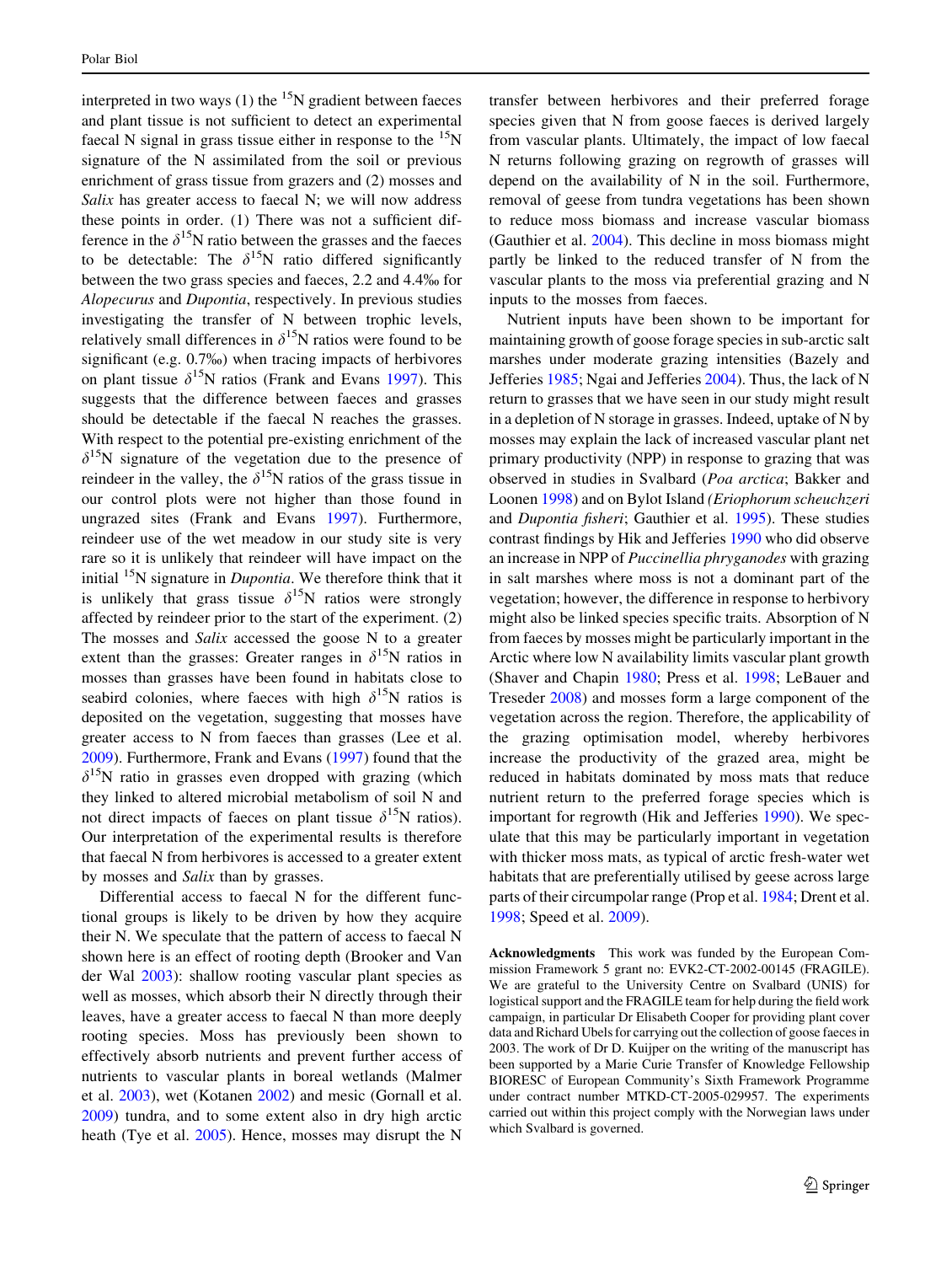<span id="page-7-0"></span>Open Access This article is distributed under the terms of the Creative Commons Attribution Noncommercial License which permits any noncommercial use, distribution, and reproduction in any medium, provided the original author(s) and source are credited.

## References

- Audet B, Gauthier G, Levesque E (2007) Feeding ecology of greater snow goose goslings in mesic tundra on Bylot Island, Nunavut, Canada. Condor 109:361–376
- Bakker C, Loonen M (1998) The influence of goose grazing on the growth of Poa arctica: overestimation of overcompensation. Oikos 82:459–466
- Bazely DR, Jefferies RL (1985) Goose faeces—a source of nitrogen for plant-growth in a grazed salt-marsh. J Appl Ecol 22:693–703
- Bazely DR, Jefferies RL (1986) Changes in the composition and standing crop of salt-marsh communities in response to the removal of a grazer. J Ecol 74:693–706
- Billings SA, Richter DD (2006) Changes in stable isotopic signatures of soil nitrogen and carbon during 40 years of forest development. Oecologia 148:325–333
- Brooker R, Van der Wal R (2003) Can soil temperature direct the composition of high arctic plant communities? J Veg Sci 14:535–542
- Cadieux MC, Gauthier G, Hughes RJ (2005) Feeding ecology of Canada geese (Branta canadensis interior) in sub-arctic inland tundra during brood-rearing. Auk 122:144–157
- DeAngelis DL (1992) Population and community biology series 9. Dynamics of nutrient cycling and food webs. Chapman and Hall, London, UK
- Drent RH, van der Wal R (1999) Cyclic grazing in vertebrates and the manipulation of the food resource. In: Olff H, Brown VK, Drent RH (eds) Herbivores: between plants and predators. Blackwell Science, Oxford, pp 271–299
- Drent RH, Black JM, Loonen MJJE, Prop J (1998) Barnacle geese Branta leucopsis on Nordenskiöldkysten, western Spitsbergenthirty years from colonisation to saturation. Norsk Polarinst Skri 200:105–114
- Floate MJS (1970) Decomposition of organic materials from hill soils and pastures Part 4. The effects of moisture content on the mineralization of carbon nitrogen and phosphorus from plant materials and sheep faeces. Soil Biol Biochem 2:275–283
- Frank A, Evans RD (1997) Effects of native grazers on grassland N cycling in Yellowstone national park. Ecology 78:2238–2248
- Gauthier G, Hughes RJ, Reed A, Beaulieu J, Rochefort L (1995) Effect of grazing by greater snow geese on the production of graminoids at an arctic site (Bylot Island, NWT, Canada). J Ecol 83:653–664
- Gauthier G, Bety J, Giroux JF, Rochefort L (2004) Trophic interactions in a high arctic snow goose colony. Integr Comp Biol 44:119–129
- Gornall JL, Jonsdottir IS, Woodin SJ, Van der Wal R (2007) Arctic mosses govern below-ground environment and ecosystem processes. Oecologia 153:931–941
- Gornall JL, Woodin SJ, Jónsdóttir IS, Van der Wal R (2009) Herbivore impacts to the moss layer determines tundra ecosystem response to grazing and warming. Oecologia 161:747–758
- Hik DS, Jefferies RL (1990) Increases in the net aboveground primary production of a salt-marsh forage grass—a test of the predictions of the herbivore-optimization model. J Ecol 78:180–195
- Hwang YT, Millar JS, Longstaffe FJ (2007) Do  $\delta^{15}N$  and  $\delta^{13}C$  values of feces reflect the isotopic composition of diets in small mammals? Can J Zool 85:388–396
- Jensen RA, Madsen J, O'Connell M, Wisz MS, Tommervik H, Mehlum F (2008) Prediction of the distribution of Arctic-nesting pink-footed geese under a warmer climate scenario. Glob Change Biol 14:1–10
- Kerbes RH, Kotanen PM, Jefferies RL (1990) Destruction of wetland habitats by lesser snow geese—a keystone species on the west coast of Hudson Bay. J Appl Ecol 27:242–258
- Kotanen PM (2002) Fates of added nitrogen in freshwater arctic wetlands grazed by snow geese: the role of mosses. Arct Antarct Alp Res 34:219–225
- Kramer MG, Sollins P, Sletten RS, Swart PK (2003) N isotope fractionation and measures of organic matter alteration during decomposition. Ecology 84:2021–2025
- Kuijper DPJ, Ubels R, Loonen MJJE (2009) Density dependent switches in diet; a likely mechanism for negative feedbacks on goose population increase? Polar Biol 32:1789–1803
- LeBauer DS, Treseder KK (2008) Nitrogen limitation of net primary productivity in terrestrial ecosystems is globally distributed. Ecology 89:371–379
- Lee YI, Lim HS, Yoon HI (2009) Carbon and nitrogen isotope composition of vegetation on King George Island, maritime Antarctic. Polar Biol 32:1607–1615
- Malmer N, Albinsson C, Svensson BM, Wallen B (2003) Interferences between Sphagnum and vascular plants: effects on plant community structure and peat formation. Oikos 100:469–482
- Marsh AS, Arnone JA, Bormann BT, Gordon JC (2000) The role of Equisetum in nutrient cycling in an Alaskan shrub wetland. J Ecol 88:999–1011
- McNaughton SJ (1979) Grazing as an optimization process: grass ungulate relationships in the Serengeti. Am Nat 113:691–703
- McNaughton SJ (1984) Grazing lawns—animals in herds, plant form, and coevolution. Am Nat 124:863–886
- Ngai JT, Jefferies RL (2004) Nutrient limitation of plant growth and forage quality in Arctic coastal marshes. J Ecol 92:1001–1010
- Olff H, Ritchie ME (1998) Effects of herbivores on grassland plant diversity. Trends Ecol Evol 13:261–265
- Olofsson J, Stark S, Oksanen L (2004) Reindeer influence on ecosystem processes in the tundra. Oikos 105:386–396
- Press MC, Potter JA, Burke MJW, Callaghan TV, Lee JA (1998) Responses of a subarctic dwarf shrub heath community to simulated environmental change. J Ecol 86:315–327
- Prins HHT, Ydenberg RC, Drent RH (1980) The interaction of Brent geese Branta bernicla and sea plantain Plantago maritima during spring staging—field observations and experiments. Acta Bot Neerl 29:585–596
- Prop J, van Eerden MR, Drent RH (1984) Reproductive success of the Barnacle goose Branta leucopsis in relation to food exploitation on the breeding grounds, western Spitsbergen. Norsk Polarinst Skri 181:87–117
- Shaver GR, Chapin FS (1980) Response to fertilization by various plant-growth forms in an Alaskan tundra—nutrient accumulation and growth. Ecology 61:662–675
- Sjögersten S, van der Wal R, Woodin SJ (2008) Habitat type determines herbivory controls over  $CO<sub>2</sub>$  fluxes in a warmer arctic. Ecology 89:2103–2116
- Speed JDM, Woodin SJ, Tommervik H, Tamstorf MP, van der Wal R (2009) Predicting habitat utilization and extent of ecosystem disturbance by an increasing herbivore population. Ecosystems 12:349–359
- Stark S, Grellmann D (2002) Soil microbial responses to herbivory in an arctic tundra heath at two levels of nutrient availability. Ecology 83:2736–2744
- Tye AM, Young SD, Crout NMJ, West HM, Stapleton LM, Poulton PR, Laybourn-Parry J (2005) The fate of  $15\overline{\rm N}$  added to high Arctic tundra to mimic increased inputs of atmospheric nitrogen released from a melting snowpack. Glob Change Biol 11:1640–1654